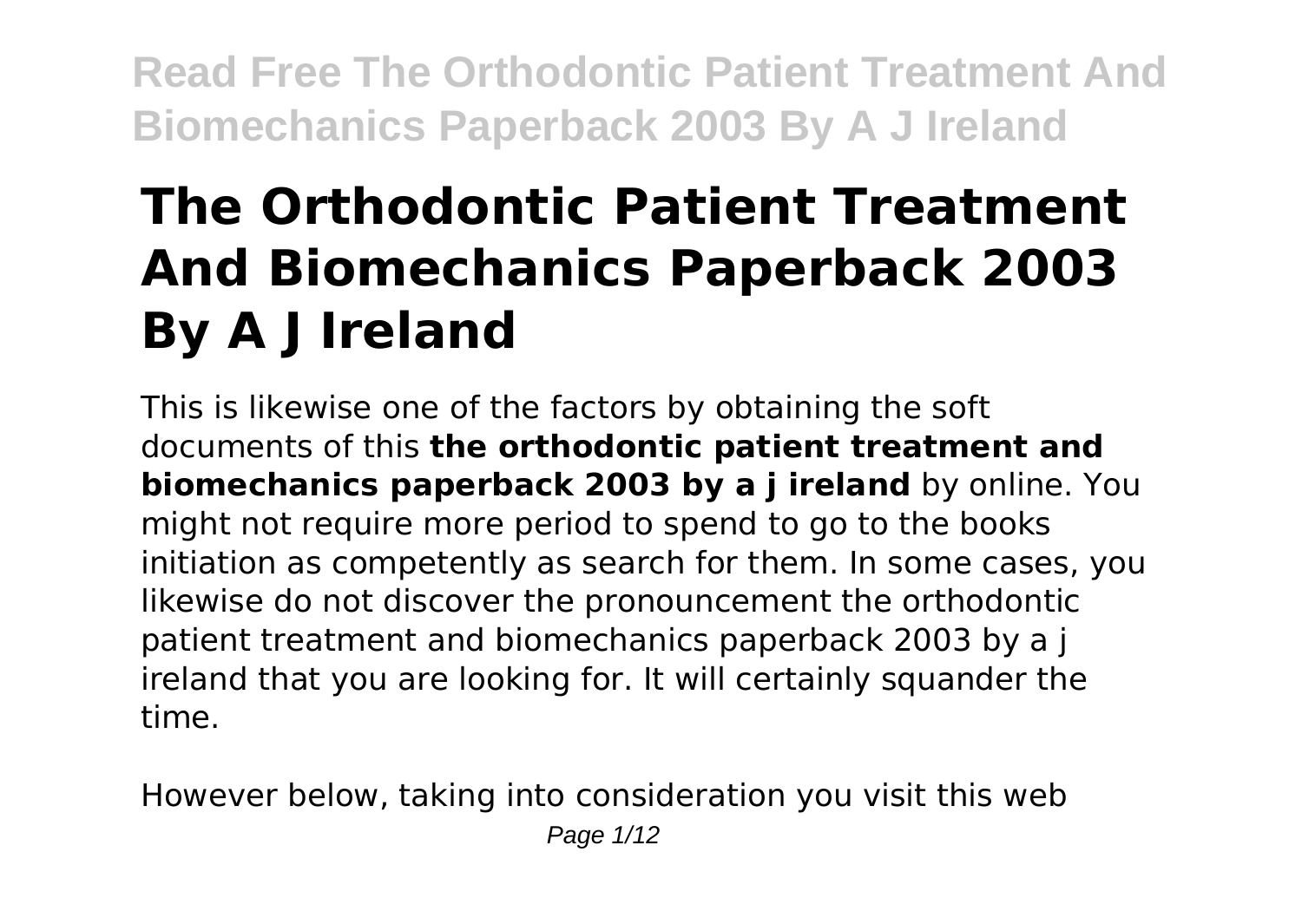page, it will be as a result totally simple to get as with ease as download lead the orthodontic patient treatment and biomechanics paperback 2003 by a j ireland

It will not undertake many get older as we notify before. You can complete it while play something else at home and even in your workplace. appropriately easy! So, are you question? Just exercise just what we provide below as well as review **the orthodontic patient treatment and biomechanics paperback 2003 by a j ireland** what you in the same way as to read!

If you are a book buff and are looking for legal material to read, GetFreeEBooks is the right destination for you. It gives you access to its large database of free eBooks that range from education & learning, computers & internet, business and fiction to novels and much more. That's not all as you can read a lot of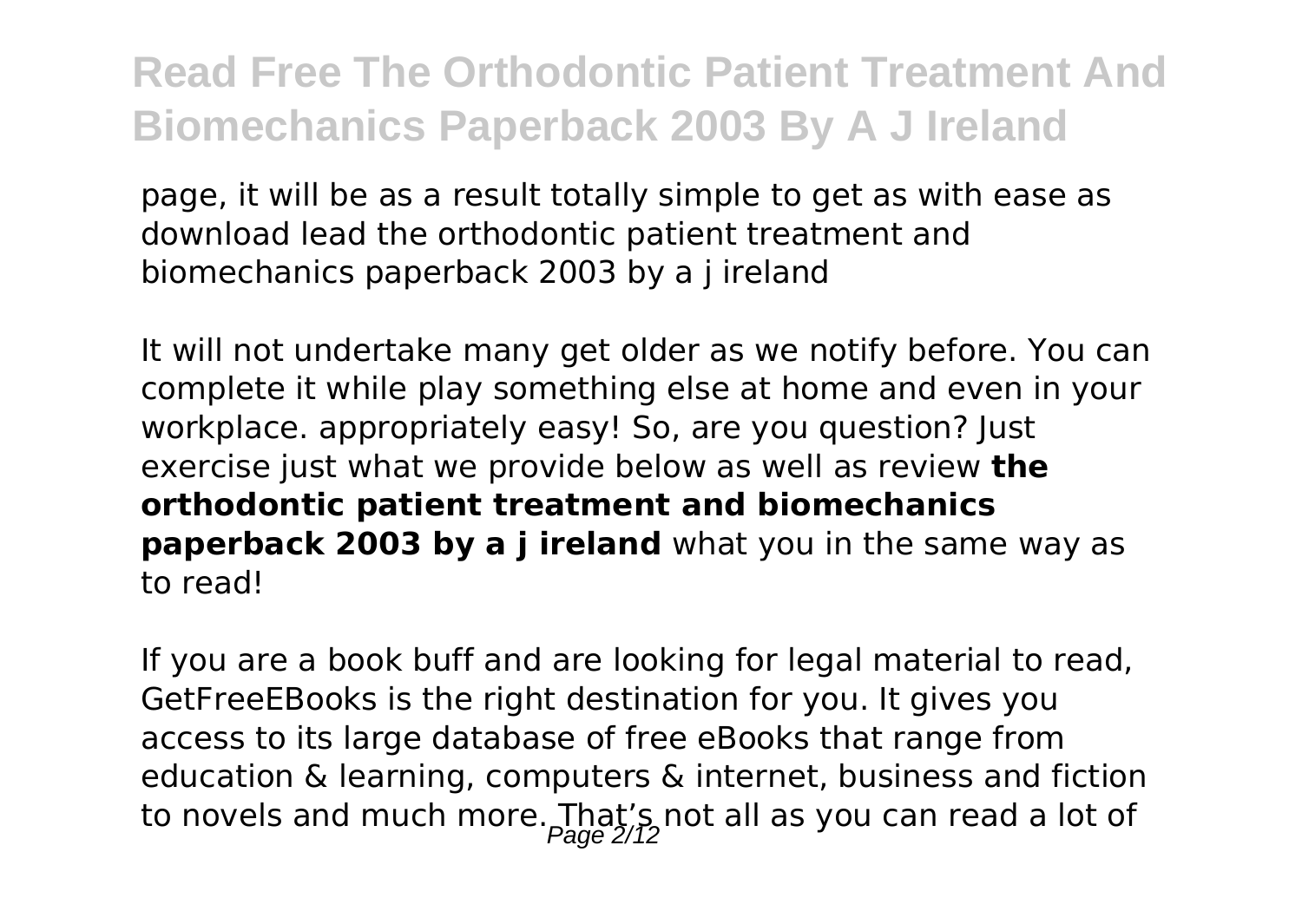related articles on the website as well.

#### **The Orthodontic Patient Treatment And**

The principle aims of orthodontic treatment relate to aesthetics and function: • Positioning the dentition within the skeletal and soft tissue environment for optimal facial and dental aesthetics; and • Achieving a stable and ideal static, and functional occlusion.

#### **The orthodontic patient: treatment planning | Pocket Dentistry**

Early Orthodontic Treatment; How Orthodontic Treatment Works. Orthodontic appliances can be made of plastic, ceramic, or metal, and can be fixed or removable. The devices provide gentle and constant pressure to move teeth and adjust jaw growth with precision. The treatment duration can be months or years depending on age, treatment method, and ...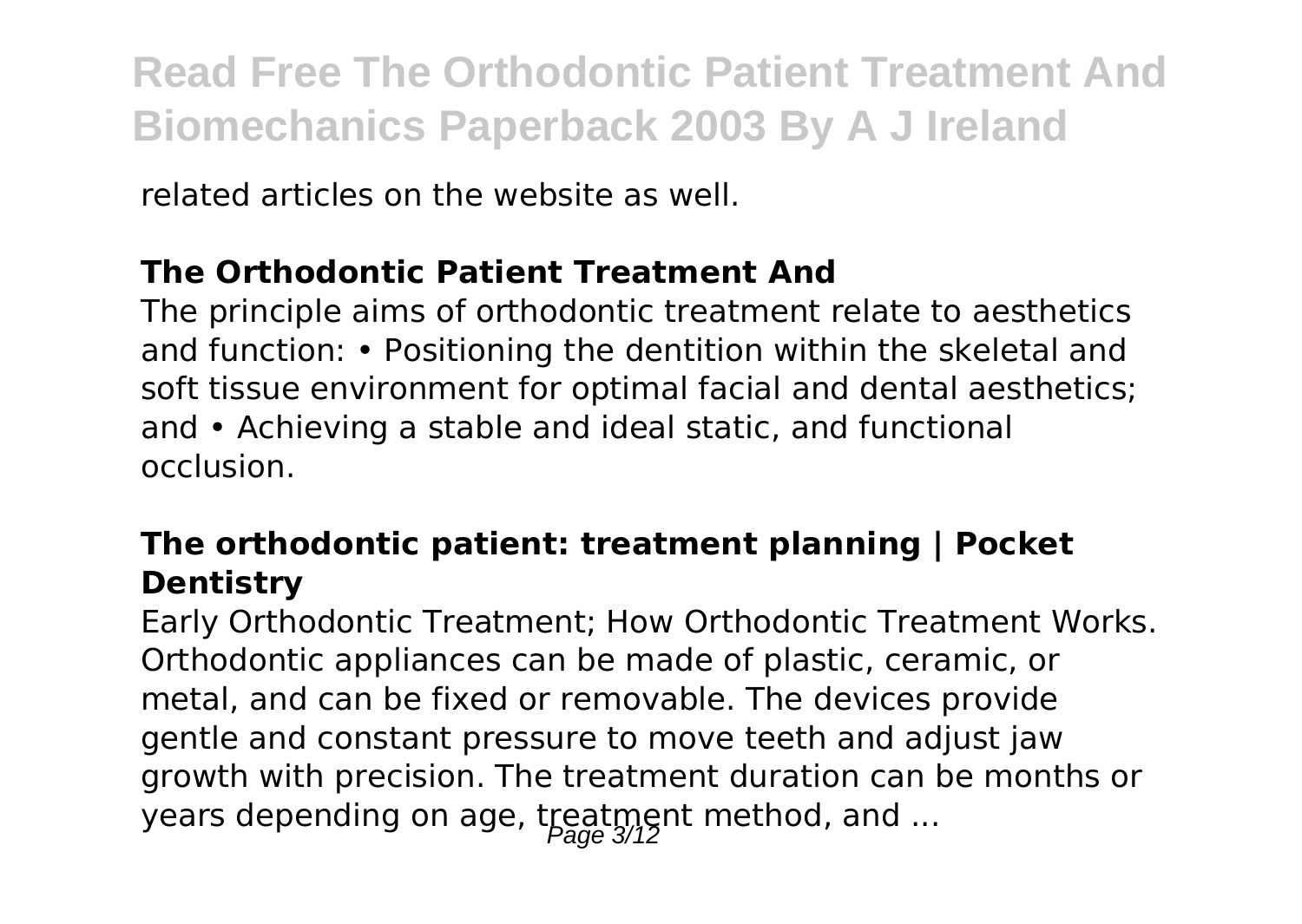#### **The Complete Guide to Orthodontic Treatment**

Introduction: In severe cases, pathologic migration of teeth and tooth loss can occur, producing esthetic and functional problems for the patient. Orthodontic treatment may be recommended to restore esthetics and masticatory function. We assessed the effects of orthodontic movement in the periodontal tissues of treated patients with AP.

#### **Orthodontic Treatment in Patients With Aggressive ...**

Young patients referred for orthodontic treatment often suffer from plaque related gingivitis. Many dentists are reluctant to refer adult patients for orthodontic treatment if they have suffered, or are suffering from, obvious signs of periodontal disease such as chronic periodontitis.

### **Orthodontic Treatment and the Compromised Periodontal**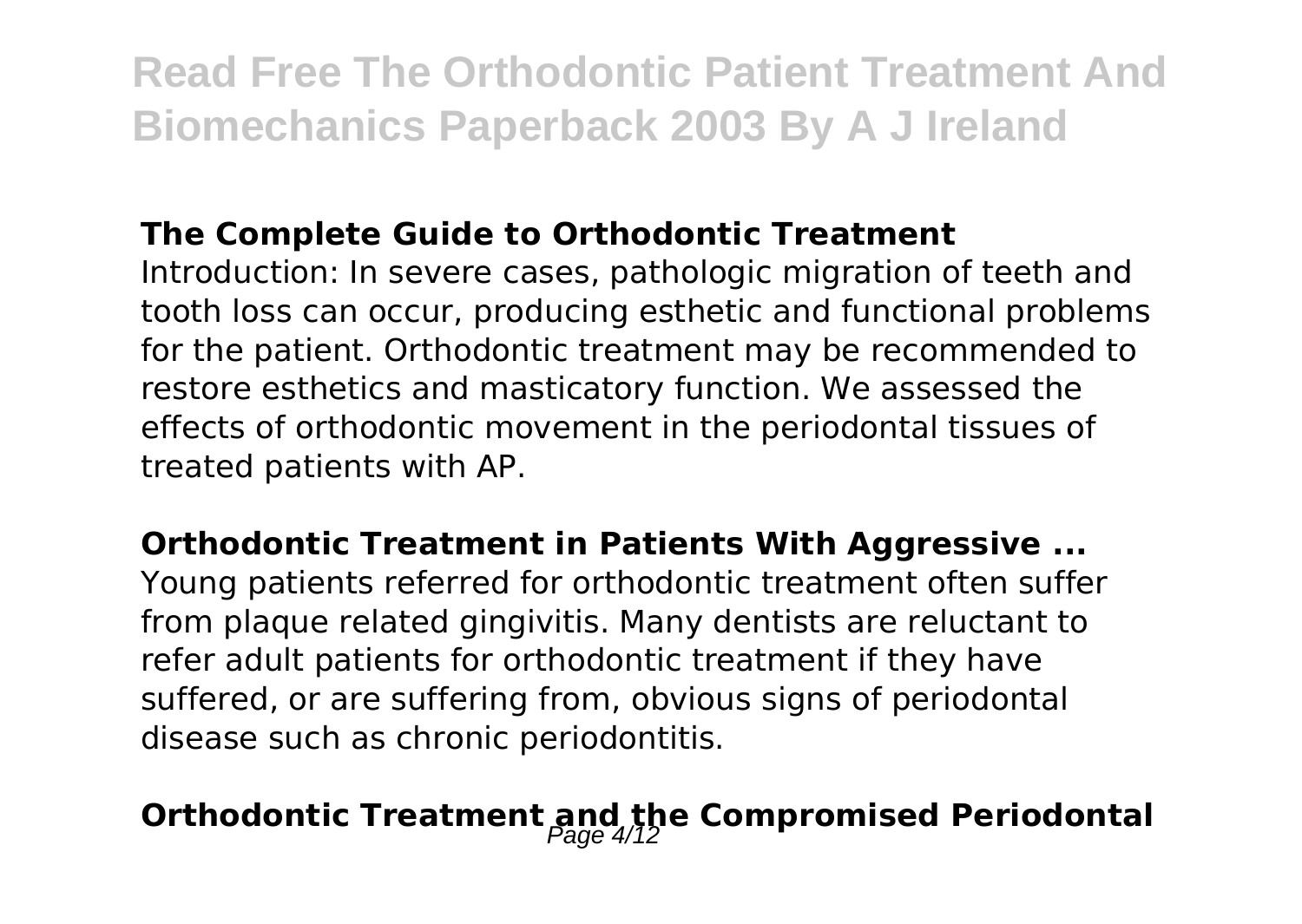#### **Patient**

Metal brackets, wires, and bands of braces are the mainstay of orthodontic treatment. Your orthodontist may recommend braces for significant orthodontic problems or if you want to close gaps and align your teeth quickly.

#### **Types of Orthodontic Treatment - Invisalign Braces**

Phase II orthodontic treatment (see Box 83-6) for a cleft patient consists of maintaining maxillary arch width after repair of the alveolar cleft, monitoring eruption of permanent teeth adjacent to the grafted cleft site, and aligning permanent teeth with full fixed appliances. Orthodontic treatment should be timed appropriately based on the need for orthognathic surgery, the individual's growth potential, ability to cooperate, and ability to maintain oral hygiene.

### **Orthodontic Procedure - an overview | ScienceDirect**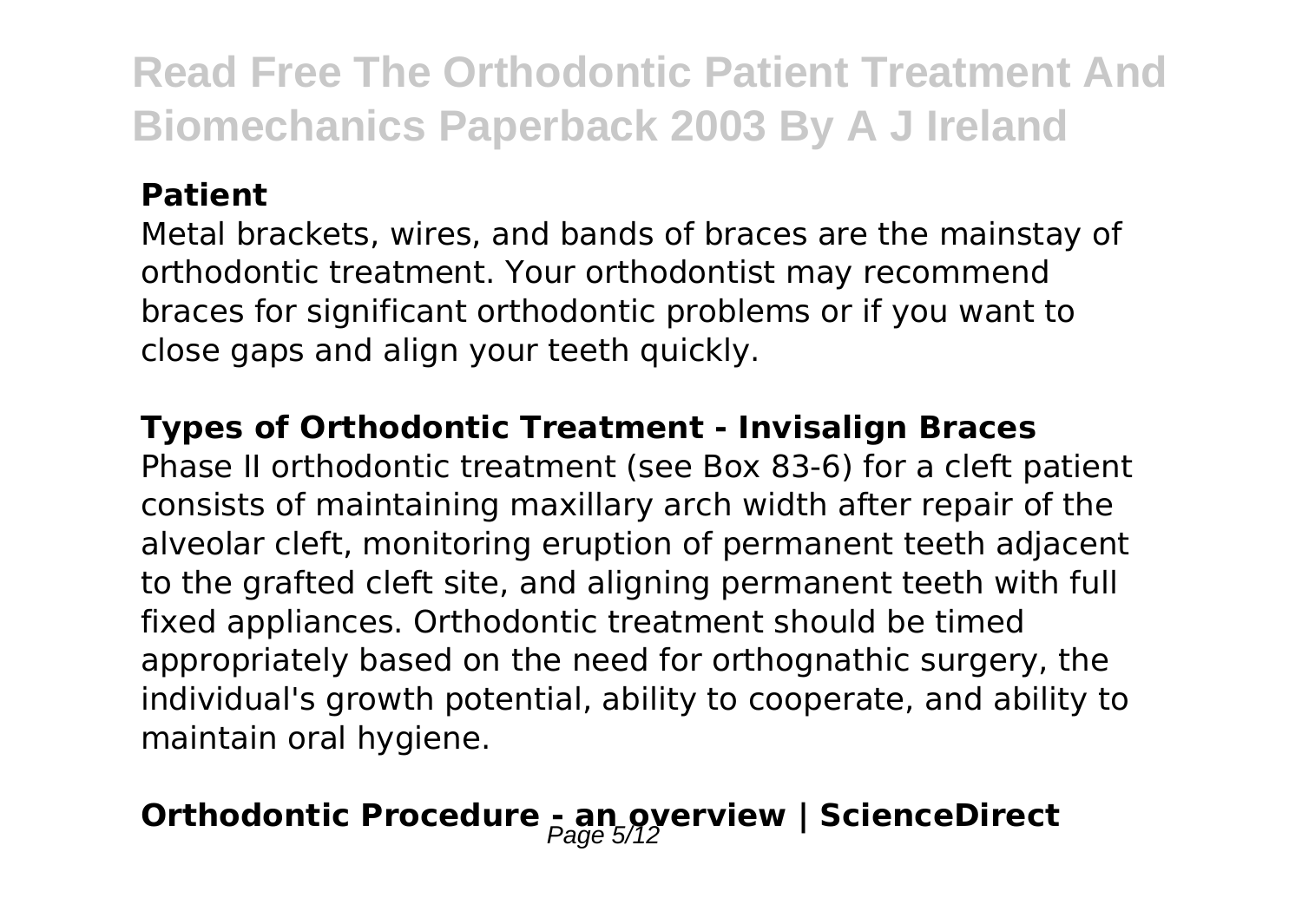#### **Topics**

Orthodontic-surgical treatment for a patient with Class II malocclusion and inadequate maxillary incisor inclination Dental health and patient satisfaction at the end of orthodontic treatment are needed if the treatment is to be considered successful.

#### **Orthodontic-surgical treatment for a patient with Class II**

**...**

Dental treatment should be provided in an individual patient room with a closed door. Avoid aerosol-generating procedures (e.g., use of dental handpieces, air/water syringe, ultrasonic scalers) if possible.

#### **Guidance for Dental Settings | CDC**

The completion of orthodontic treatment is an exciting time for almost any patient. By working closely with patients while their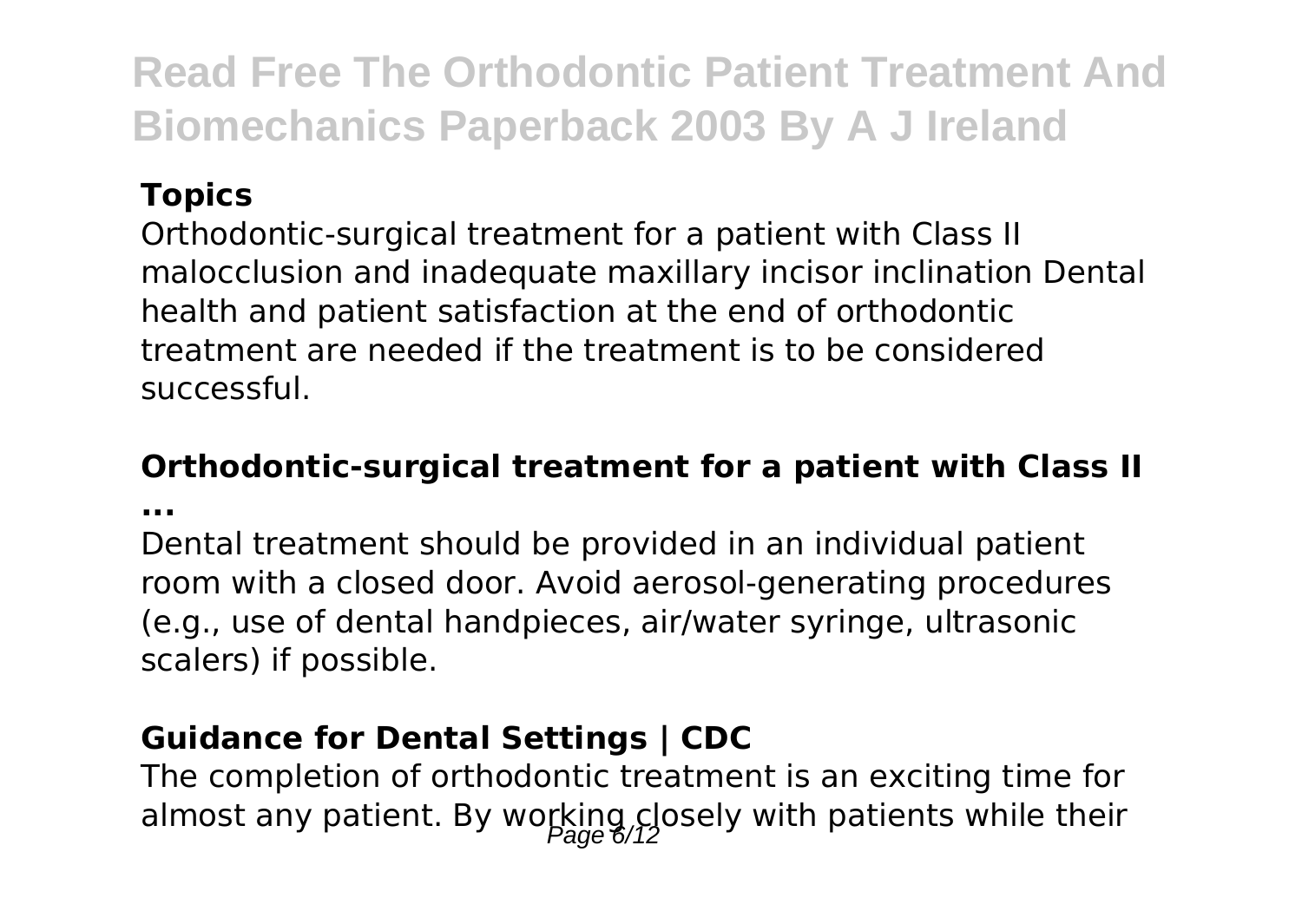treatment is underway, hygienists can play a big role in helping ensure the most satisfying results when those brackets or aligners are finally removed. Special Considerations for Clear Aligners

#### **Your role before, during, and after orthodontic treatment**

**...**

Becoming a Patient: Please call 319-335-7287 to request a screening appointment. At screening appointment, it will be determined if the patient is "ready" for orthodontic treatment, and if they represent a suitable teaching case. If accepted into the program, patient packets are sent out in mid to late March.

#### **orthodontics-patient | College of Dentistry and Dental Clinics**

In the orthodontic office, bracket-related treatment is more likely to generate body fluid exposure, and aerosols than aligner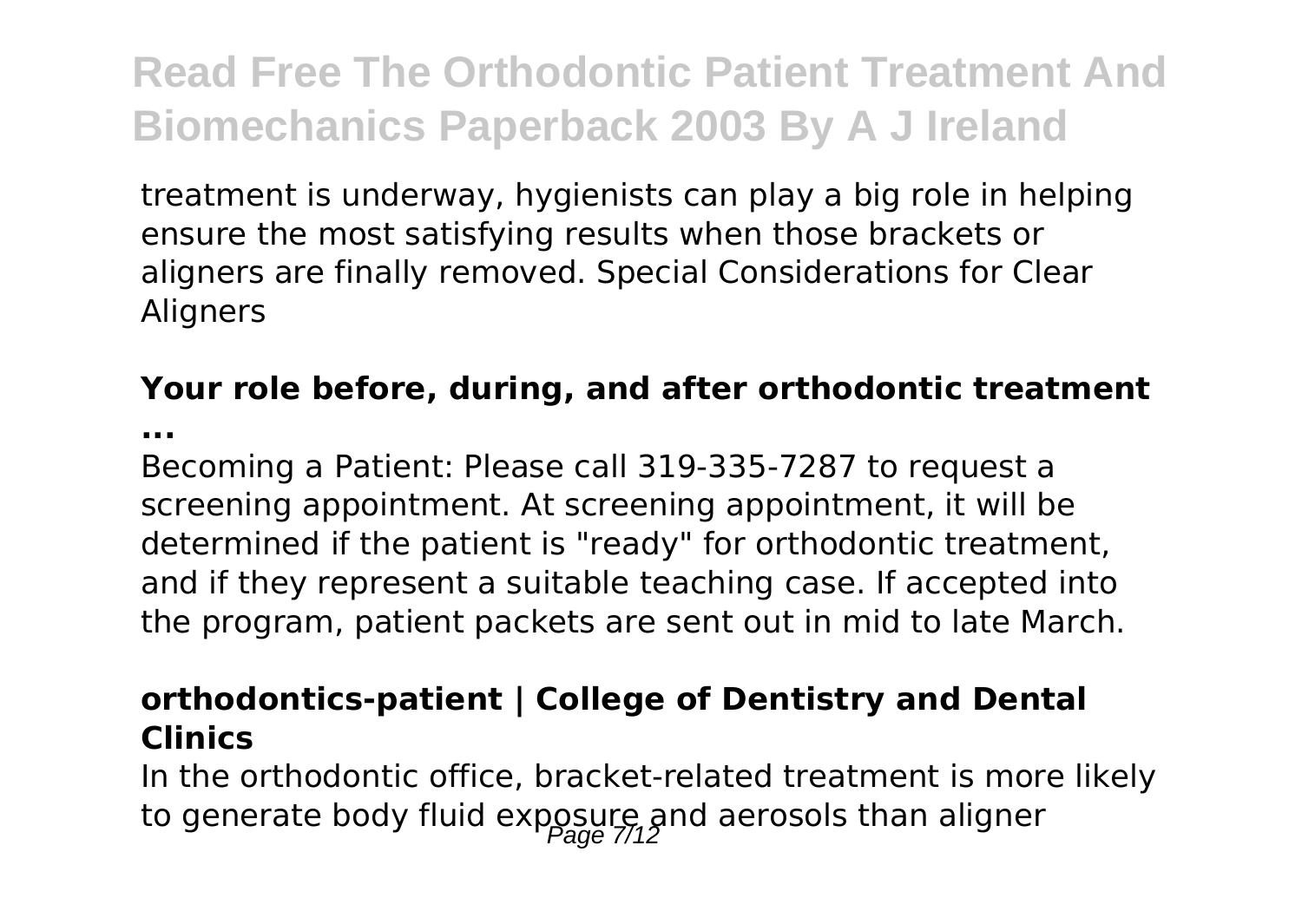treatment, according to Dorst. When aerosol-generating procedures are performed, proper respiratory protection is required such as a category 3 mask or N-95 respirator and the number of staff participating in the procedure should be limited to essential personnel.

#### **Preparing the Orthodontic Practice for Coronavirus ...**

Successful orthodontic treatment begins with the correct diagnosis, which involves patient interview, examination and the collection of appropriate records. At the end of this process, the orthodontist should have assimilated a comprehensive database for each patient, from which the appropriate treatment plan can be formulated.

### **The orthodontic patient: examination and diagnosis ...**

White-spot lesions and gingivitis microbiotas in orthodontic patients. J Dent Res 2012; $91(9)$ ; $853-8$ . (Figure 3) Prior to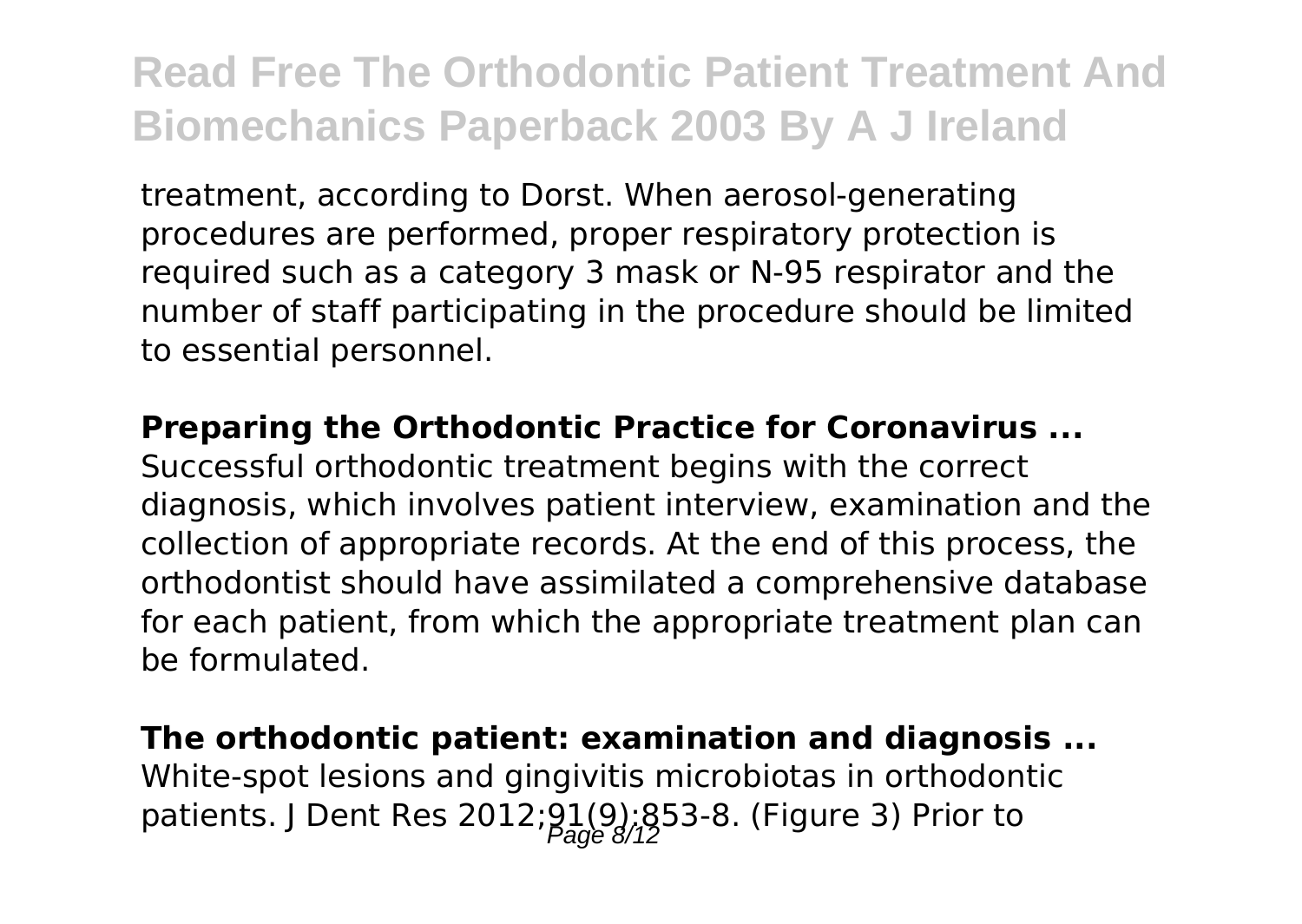orthodontic treatment, a caries risk assessment should be performed, and a discussion held with patients and parents on the need for thorough home care.

#### **Orthodontic Treatment and White Spot Lesions**

A growing number of adult patients are seeking orthodontic treatment. This research aimed to analyze the particulars of patients seeking retreatment and identify the causes of their original treatment failure.

#### **Adult orthodontic retreatment: A survey of patient ...**

Orthodontic treatment can not only improve your confidence, but also the health of your teeth & gums. Advances in orthodontic treatment provide many options for adult braces, such as Invisalign, invisible & clear braces.

### **Orthodontic Experts | Best Orthodontist For Braces ...**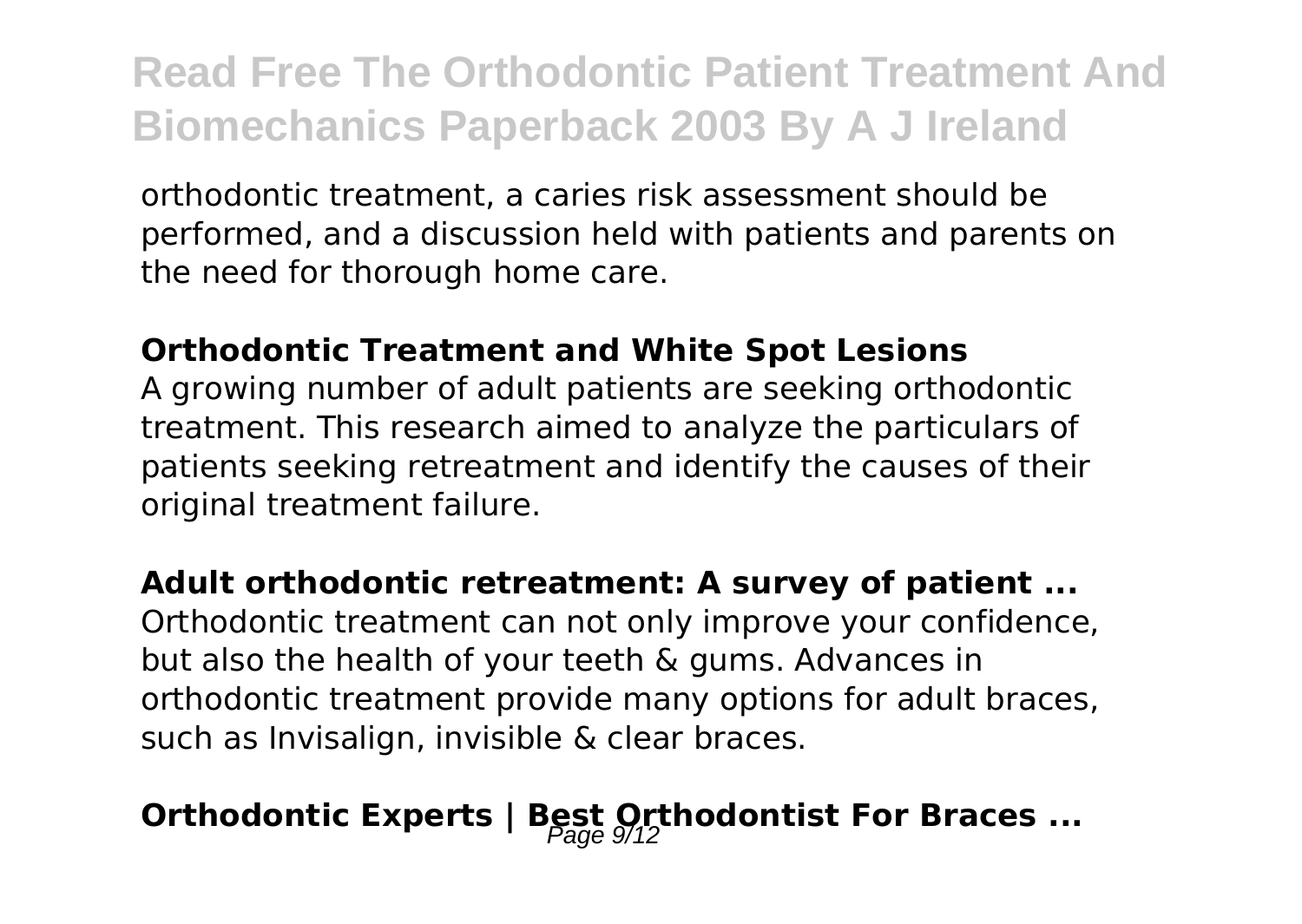Orthodontic headgear—sometimes referred to as an "extra-oral appliance"—is a treatment approach that requires the patient to have a device strapped onto his or her head to help correct malocclusion—typically used when the teeth do not align properly. Headgear is most often used along with braces or other orthodontic appliances.

#### **Orthodontics - Wikipedia**

Orthodontic treatment of periodontal defect Furcation Defects  $\Box$ Patient with a Class III furcation defect requiring hemisection If the roots of the teeth will NOT be moved apart perform the orthodontic treatment first After orthodontics, endodontic therapy must be performed. Following this, periodontal surgery is necessary to divide the tooth.

### **Managing treatment for the orthodontic patient with ...** Orthodontic treatment is  $a_{\text{p,qq}}$  of straightening or moving teeth,